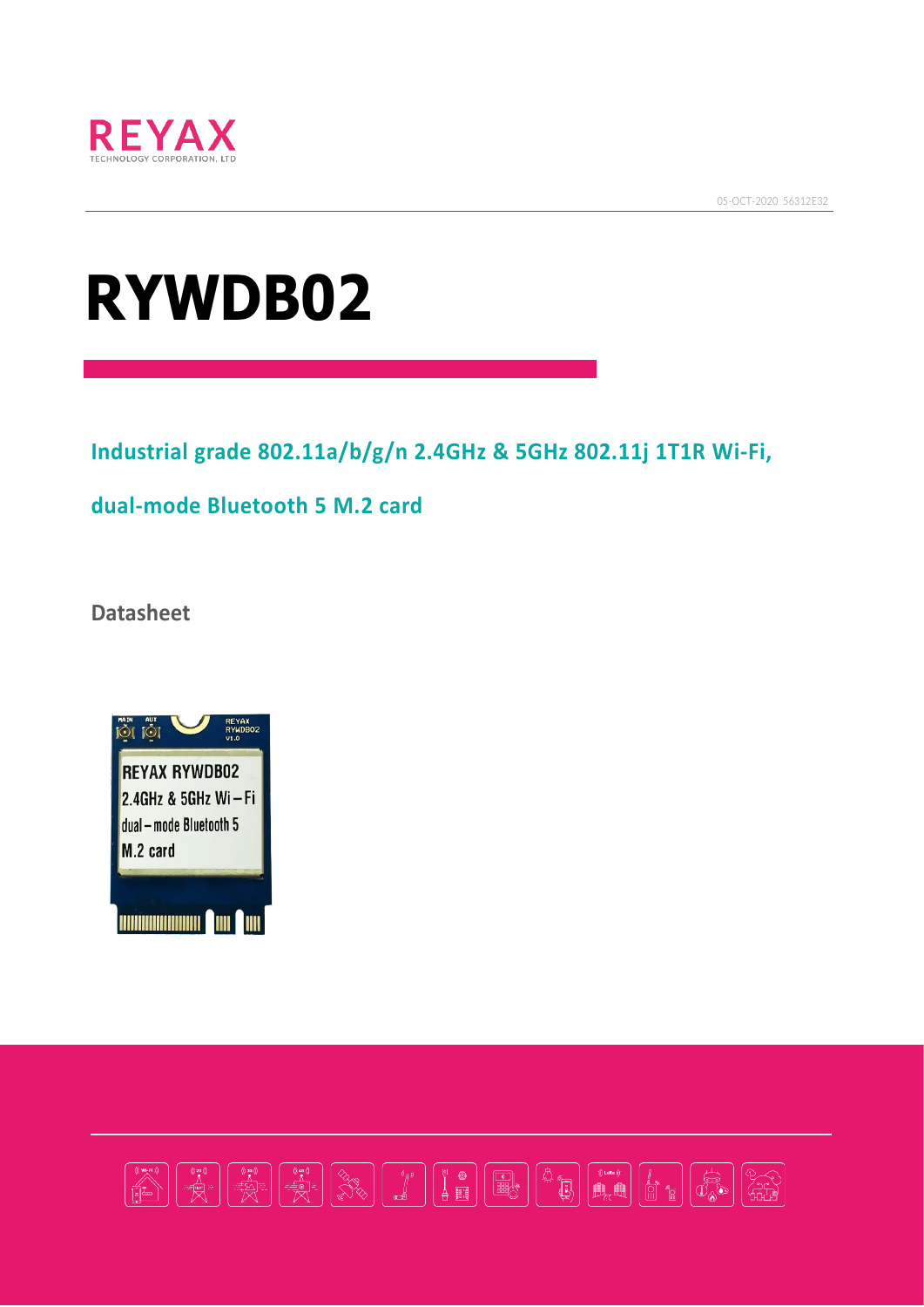#### **PRODUCT DESCRIPTION**

The RYWDB02 provides a comprehensive multi-protocol wireless connectivity solution including 802.11 a/b/g/n (2.4 GHz & 5 GHz), 802.11j, dual-mode Bluetooth® 5

#### **FEATURES**

• Redpine Signals RS9116 Industrial grade core.

#### **Wi-Fi**

- Compliant to single-spatial stream IEEE 802.11 a/b/g/n, 802.11j (hosted mode) with dual band (2.4 and 5 GHz) support
- Support for 20 MHz and 40 MHz channel bandwidths
- Transmit power up to +18 dBm with integrated PA
- Receive sensitivity as low as -96.5 dBm
- Application data throughput up to 100 Mbps (Hosted Mode) in 802.11n with 40 MHz bandwidth and up to 50 Mbps with 20 MHz bandwidth
- Standard M.2 2230 KEY A E design.
- Temperature range: -40 to +85°C.
- M.2 Signal Type USB2.0 HS.

#### **Bluetooth**

- Compliant to dual-mode Bluetooth 5
- Transmit power up to +17 dBm with integrated PA
- Receive sensitivity as low as -104 dBm
- Data rates: 125 kbps, 500 kbps, 1 Mbps, 2 Mbps, 3 Mbps

#### **Hosted Mode**

- Host drivers for Linux.
- Support for Client mode, Access point mode, Wi-Fi Direct, Concurrent client and access point mode, Enterprise Security.
- Support for concurrent Wi-Fi, dual-mode Bluetooth 5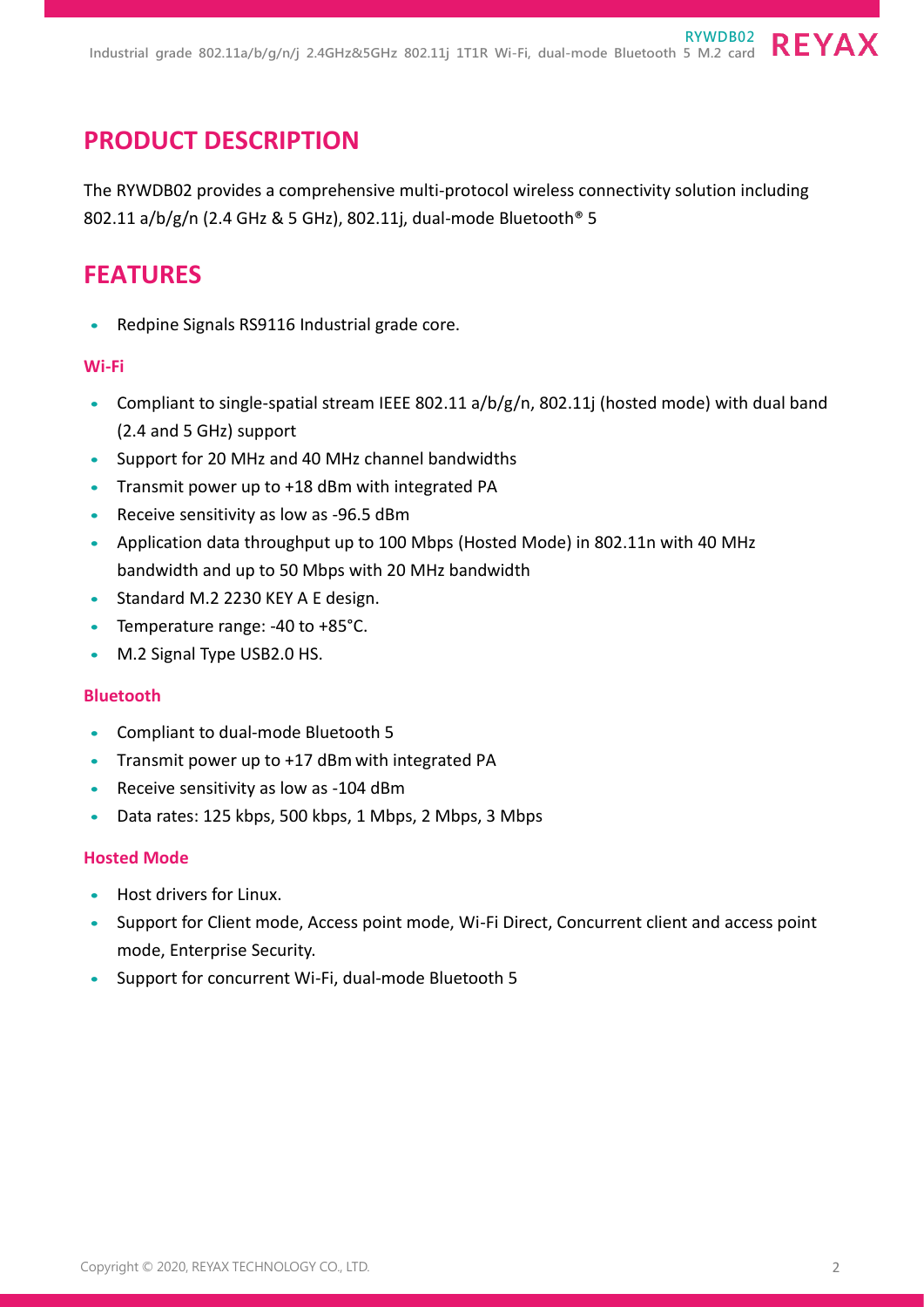## **BLOCK DIAGRAM**



## **PIN CONNECTOR**

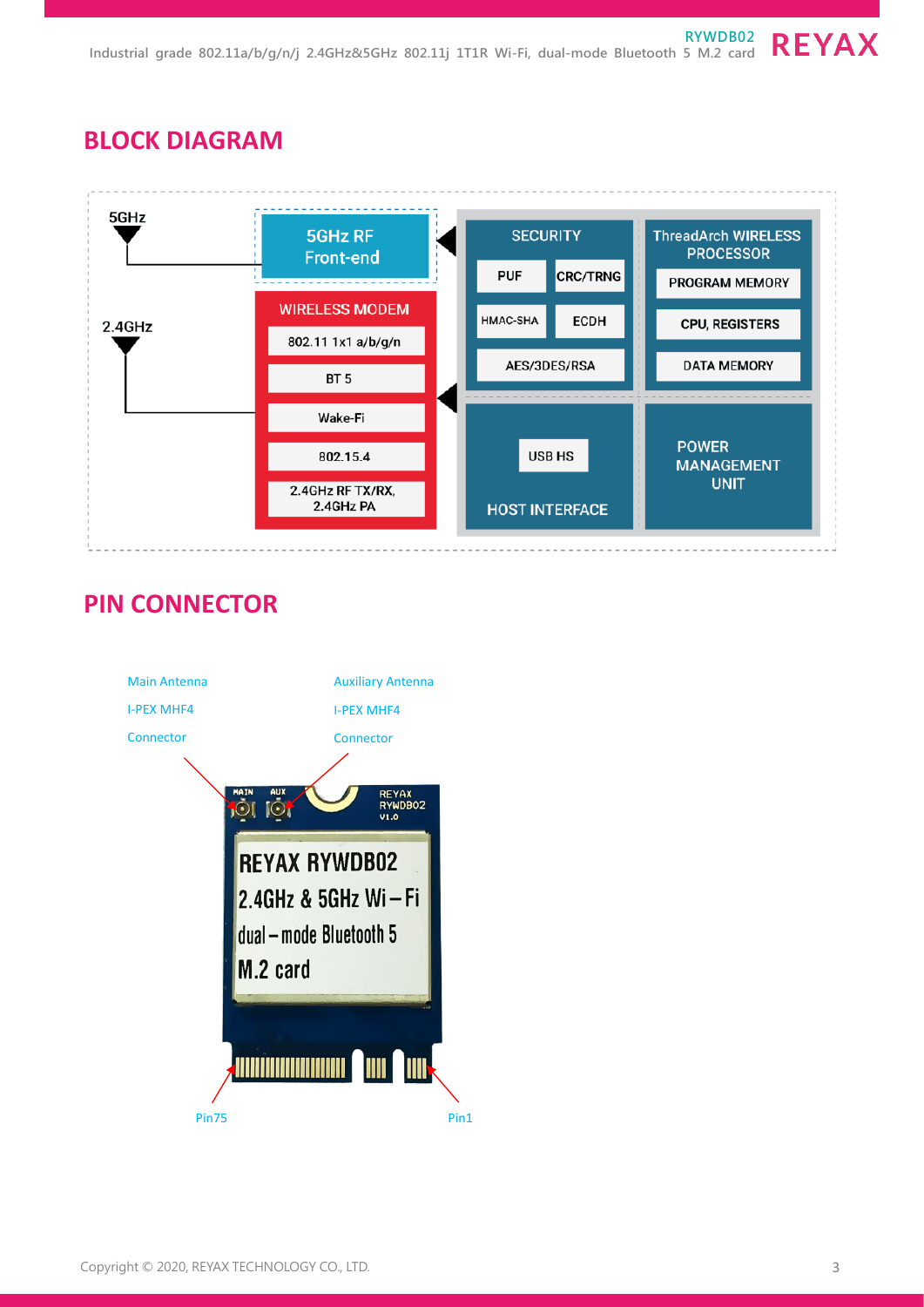# **PIN DESCRIPTION**

| Pin            | <b>Name</b>    | Input/Output | Description              |
|----------------|----------------|--------------|--------------------------|
| $\mathbf{1}$   | <b>GND</b>     |              | Power Ground             |
| $\overline{2}$ | <b>VDD_3V3</b> | Power        | Power Input              |
| 3              | USB DP         | Input/Output | <b>USB Data Positive</b> |
| $\overline{4}$ | <b>VDD 3V3</b> | Power        | Power Input              |
| 5              | USB_DN         | Input/Output | <b>USB Data Negative</b> |
| 6              | <b>NC</b>      |              | Not connected            |
| 7              | <b>GND</b>     |              | Power Ground             |
| $8^{\sim}15$   |                |              | Module Key               |
| 16             | <b>NC</b>      |              | Not connected            |
| 17             | <b>NC</b>      |              | Not connected            |
| 18             | <b>GND</b>     |              | Power Ground             |
| $20^{\sim}23$  | <b>NC</b>      |              | Not connected            |
| 24~31          |                |              | Module Key               |
| 32             | <b>NC</b>      |              | Not connected            |
| 33             | <b>GND</b>     |              | Power Ground             |
| 34~38          | <b>NC</b>      |              | Not connected            |
| 39             | <b>GND</b>     |              | Power Ground             |
| 40~44          | <b>NC</b>      |              | Not connected            |
| 45             | <b>GND</b>     |              | Power Ground             |
| 46~50          | <b>NC</b>      |              | Not connected            |
| 51             | <b>GND</b>     |              | Power Ground             |
| 52             | RESET N        | Input        | External reset input     |
| 53~56          | <b>NC</b>      |              | Not connected            |
| 57             | <b>GND</b>     |              | Power Ground             |
| 58~62          | <b>NC</b>      |              | Not connected            |
| 63             | <b>GND</b>     |              | Power Ground             |
| 64~68          | <b>NC</b>      |              | Not connected            |
| 69             | <b>GND</b>     |              | Power Ground             |
| 70             | <b>NC</b>      |              | Not connected            |
| 71             | <b>NC</b>      |              | Not connected            |
| 72             | VDD_3V3        | Power        | Power Input              |
| 73             | <b>NC</b>      |              | Not connected            |
| 74             | VDD 3V3        | Power        | Power Input              |
| 75             | <b>GND</b>     |              | Power Ground             |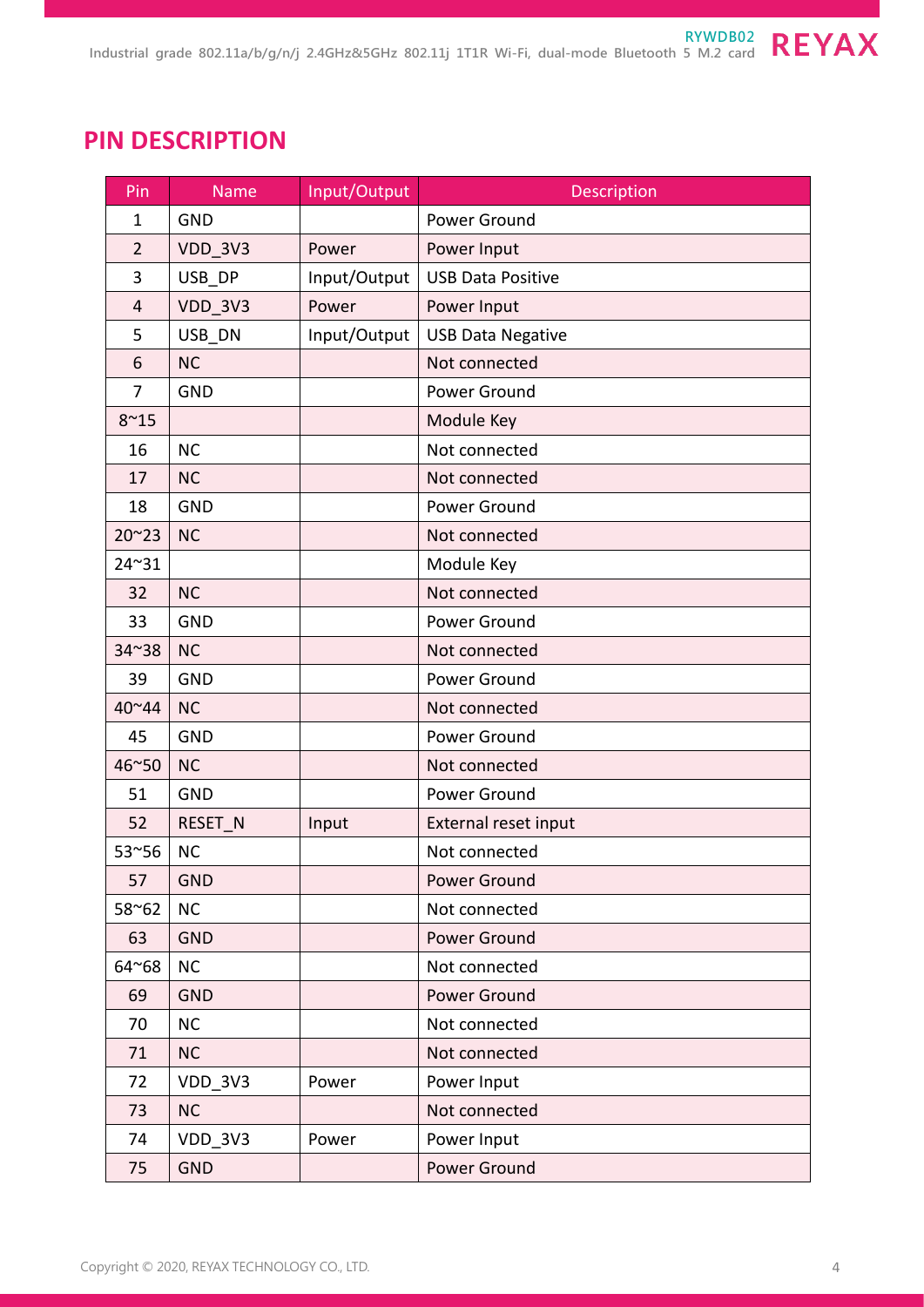## **SPECIFICATION**

| Feature                     | <b>Description</b>                                                |  |  |
|-----------------------------|-------------------------------------------------------------------|--|--|
| <b>Wireless Protocols</b>   | IEEE 802.11b, 802.11g, 802.11n, 802.11a Bluetooth 5 (2.1+EDR, LE, |  |  |
|                             | LE 2 Mbps, Long Range (125/500 Kbps))                             |  |  |
| <b>Operational Modes</b>    | Wi-Fi Access Point with support for up to 32 clients              |  |  |
| Supported                   | Wi-Fi Client                                                      |  |  |
|                             | Wi-Fi Direct <sup>®</sup>                                         |  |  |
|                             | Wi-Fi Client + Bluetooth Classic (EDR v 2.1)                      |  |  |
| <b>WLAN Bandwidth</b>       | <b>WLAN Bandwidth</b>                                             |  |  |
| <b>WLAN Data Rates</b>      | 802.11b: 1, 2, 5.5, 11 Mbps                                       |  |  |
|                             | 802.11g/a: 6, 9, 12, 18, 24, 36, 48, 54 Mbps                      |  |  |
|                             | 802.11n: MCS0 to MCS7                                             |  |  |
| <b>WLAN Operating</b>       | 2412 MHz - 2484 MHz                                               |  |  |
| <b>Frequency Range</b>      | 4.9 GHz $-$ 5.975 GHz                                             |  |  |
| <b>WLAN Modulation</b>      | OFDM with BPSK, QPSK, 16-QAM, and 64-QAM 802.11b with CCK         |  |  |
|                             | and DSSS                                                          |  |  |
| <b>Maximum WLAN</b>         | 2.4 GHz: 18 dBm, 5 GHz: 13.5 dBm                                  |  |  |
| <b>Transmit Power</b>       |                                                                   |  |  |
| <b>Minimum WLAN</b>         | 2.4 GHz: -96.5 dBm, 5 GHz: -89 dBm                                |  |  |
| <b>Receive Sensitivity</b>  |                                                                   |  |  |
| <b>Bluetooth Data Rates</b> | 1, 2, 3 Mbps, 125 Kbps and 500 Kbps                               |  |  |
| <b>Bluetooth Operating</b>  | 2.402 GHz - 2.480 GHz                                             |  |  |
| Frequency                   |                                                                   |  |  |
| <b>Bluetooth Channel</b>    | BR, EDR, LE 1 Mbps, LR - 1 MHz                                    |  |  |
| Spacing                     | LE 2 Mbps - 2 MHz                                                 |  |  |
| <b>Bluetooth Modulation</b> | GFSK, DQPSK, 8DPSK                                                |  |  |
| Maximum Bluetooth           | 17 dBm (Class-1)                                                  |  |  |
| <b>Transmit Power</b>       |                                                                   |  |  |
| Minimum Bluetooth           | LE: -93 dBm, LR 125 Kbps: -104 dBm                                |  |  |
| <b>Receive Sensitivity</b>  |                                                                   |  |  |
| <b>Wireless Security</b>    | WPA/WPA2-Personal                                                 |  |  |
| Features                    | WPA/WPA2 Enterprise for Client                                    |  |  |
|                             | EAP-TLS                                                           |  |  |
|                             | EAP-FAST                                                          |  |  |
|                             | <b>EAP-TTLS</b>                                                   |  |  |
|                             | PEAP-MSCHAP-v2                                                    |  |  |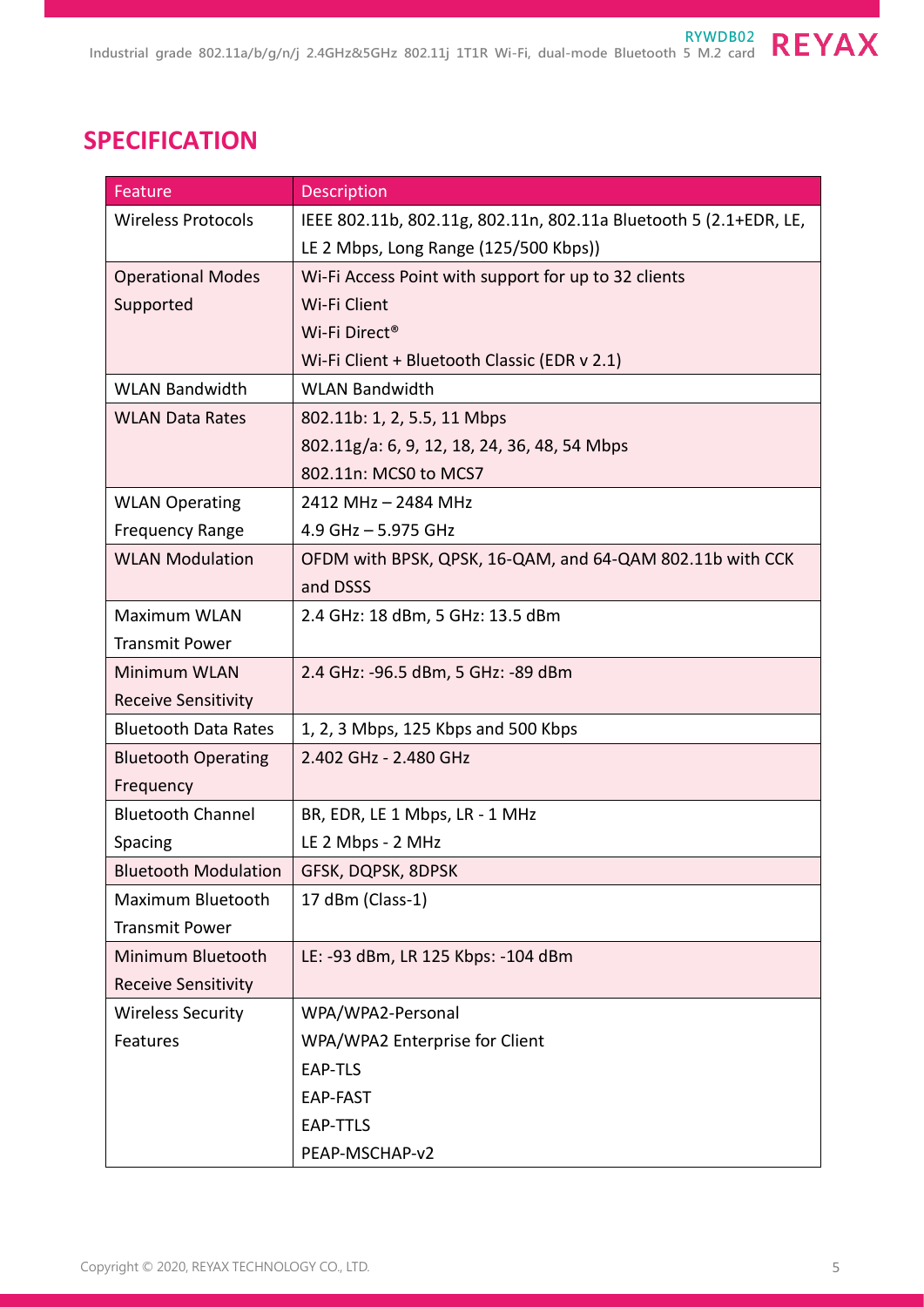| <b>Advanced Security</b>  | <b>PUF Based Security</b>                                                 |  |  |
|---------------------------|---------------------------------------------------------------------------|--|--|
| <b>Features</b>           | AES 128/256 bit                                                           |  |  |
|                           | <b>RSA</b>                                                                |  |  |
|                           | SHA, SHA256, SHA384                                                       |  |  |
| Application               | Up to 40 Mbps (As measured in ideal environment. Note that                |  |  |
| throughputs               | throughput degrades in the presence of interference and reduces           |  |  |
|                           | with range)                                                               |  |  |
| Operating                 | $-40$ C to $+85$ C                                                        |  |  |
| <b>Temperature Range</b>  |                                                                           |  |  |
| <b>Supply Voltages</b>    | VDD 3V3 from +3.1V to +3.5V                                               |  |  |
| <b>Supply Current</b>     | 450mA                                                                     |  |  |
| <b>WLAN Features</b>      | Dynamic selection of fragment threshold, data rate, and<br>$\bullet$      |  |  |
|                           | antenna depending on the channel statistics                               |  |  |
|                           | Hardware accelerators for WEP 64/128-bit, TKIP, AES and WPS               |  |  |
|                           | Support for WMM                                                           |  |  |
|                           | Support for AMPDU Aggregation/De-aggregation and AMSDU                    |  |  |
|                           | De-aggregation                                                            |  |  |
| <b>Bluetooth Features</b> | Supports EDR+2.1, 4.0, 4.1, 4.2 and 5.0.<br>٠                             |  |  |
|                           | Supports LE 1 Mbps and 2 Mbps and Long Range modes.<br>٠                  |  |  |
|                           | Supports Classic mode piconet with seven active slaves. (two<br>$\bullet$ |  |  |
|                           | slaves in current release)                                                |  |  |
|                           | Supports Low Energy mode with six active slaves.                          |  |  |
|                           | Bluetooth security features: Authentication, Pairing and                  |  |  |
|                           | Encryption.                                                               |  |  |
|                           | Supports low power connection states such as sniff (with                  |  |  |
|                           | selectable sniff intervals).                                              |  |  |
|                           | Adaptive Frequency Hopping (AFH), Interlaced scanning,                    |  |  |
|                           | Quality of Service                                                        |  |  |
|                           | Proprietary FEC for DQPSK and 8-PSK modes                                 |  |  |
|                           | Provides finer granularity of range vs. throughput control.               |  |  |
|                           | BR/EDR secure connections, Train Nudging, Generalized                     |  |  |
|                           | interlaced scan, Low duty cycle directed adverting, Piconet               |  |  |
|                           | clock adjustment, WMS coexistence, Slot availability mask                 |  |  |
|                           | (SAM)                                                                     |  |  |
|                           | Dual mode support, 32-bit UUID in LE, LE privacy, LE ping, LE             |  |  |
|                           | L2CAP connection oriented channel, Connectionless slave                   |  |  |
|                           | broadcast, Fast advertising interval, LE data packet extension,           |  |  |
|                           | LE secure connections, Link layer privacy, LE advertising                 |  |  |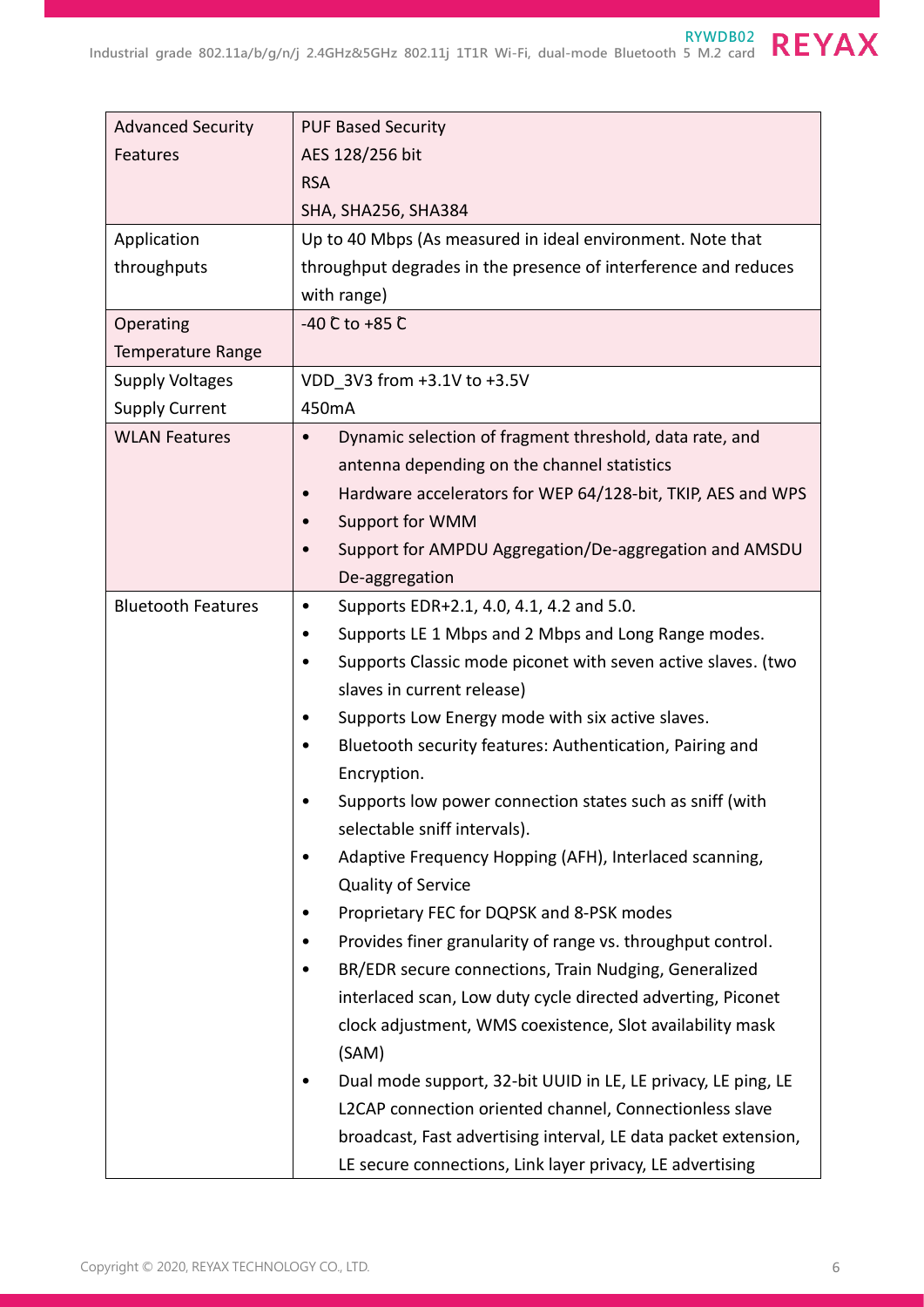|                           | extensions, LE channel selection algorithm2, high duty cycle |
|---------------------------|--------------------------------------------------------------|
|                           | non-connectable advertising.                                 |
| <b>Bluetooth Profiles</b> | GAP, GATT, SPP, SDP, SMP, L2CAP, RFCOMM                      |
| Weight                    | 2g                                                           |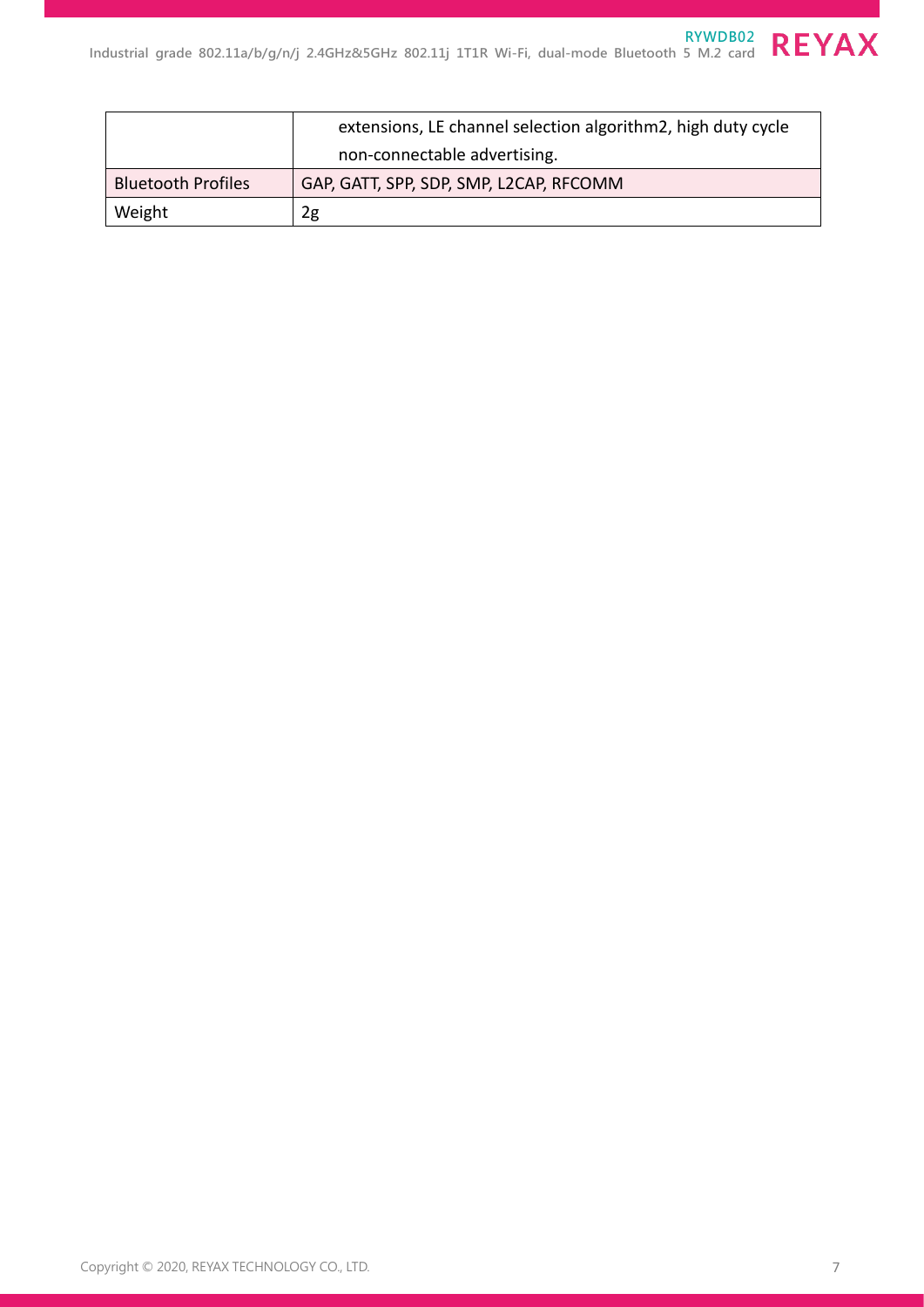## **DIMENSIONS**



unit: mm Tolerance : ±0.2mm